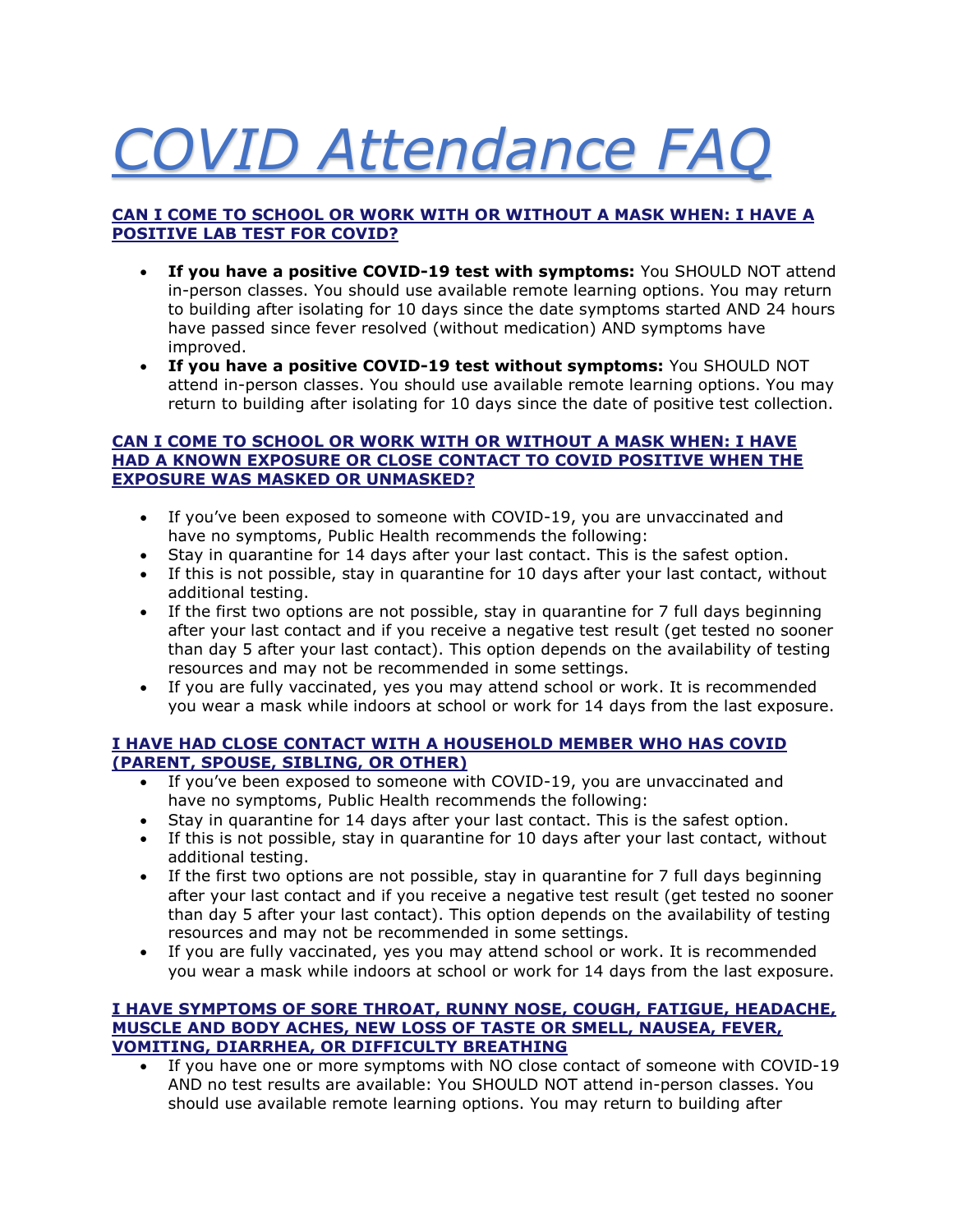isolating for 10 days since the date symptoms started AND 24 hours have passed since fever resolved (without medication) AND symptoms have improved, unless you have one short-term symptom.

#### **WHAT IS A SHORT-TERM SYMPTOM?**

• A SHORT-TERM SYMPTOM is defined as: You have only one of the following symptoms (fatigue; headache; muscle pain or body aches; sore throat; congestion or runny nose; nausea or vomiting; or diarrhea) AND the symptom begins and resolves in less than 24 hours AND no known close contact COVID-19 exposure. You can return to school the next day if the short-term symptom resolves. A COVID-19 test is not required.

#### **I HAVE ONE OR MORE OF ANY COVID SYMPTOMS AND A NEGATIVE TEST OR AN ALTERNATIVE DIAGNOSIS AND NO CLOSE CONTACT**

If you have one or more symptoms AND a negative test -or- an alternate diagnosis: You SHOULD NOT attend in-person classes. You should use available remote learning options. You may return to building after 24 hours have passed since fever resolved (without medication) AND symptoms have improved -or- if alternate diagnosis by health care provider, follow provider directions and isolate per condition diagnosed (whichever isolation is longer).

#### **I HAVE A PENDING COVID TEST, WITH A KNOWN EXPOSURE AN SYMPTOMS**

• If you have one or more symptoms and CLOSE CONTACT of someone with COVID-19 AND no test results are available: You SHOULD NOT attend in-person classes. You should use available remote learning options. You may return to building after isolating for 14 days since the last date of close contact.

#### **I HAVE TRAVELED TO OR LIVE IN AN AREA THAT IS DESIGNATED AS SUBSTANTIAL OR HIGH COMMUNITY TRANSMISSION**

• Yes, you can attend school with or without a mask.

#### **I HAVE TRAVELED TO OR LIVE IN AN AREA THAT IS DESIGNATED AS SUBSTANTIAL OR HIGH COMMUNITY TRANSMISSION AND I HAVE SYMPTOMS**

• If you have one or more symptoms with NO close contact of someone with COVID-19 AND no test results are available: You SHOULD NOT attend in-person classes. You should use available remote learning options. You may return to building after isolating for 10 days since the date symptoms started AND 24 hours have passed since fever resolved (without medication) AND symptoms have improved, unless you have one short-term symptom.